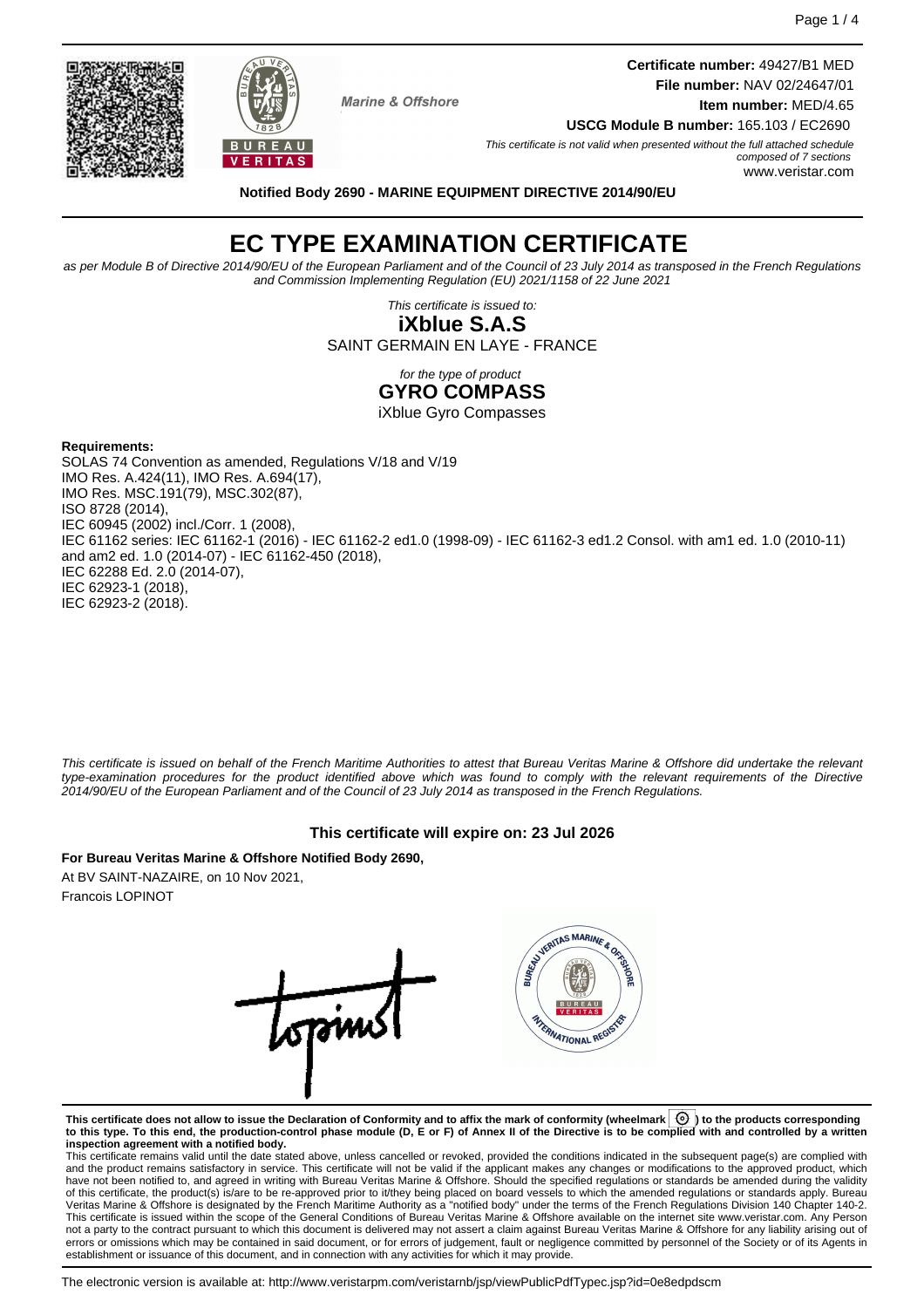# **THE SCHEDULE OF APPROVAL**

# **1. PRODUCT DESCRIPTION :**

|                                                                              | <b>Octans Surface</b>                | <b>Phins Surface</b>    | <b>Marins M3</b>            | <b>Marins M7</b>       | <b>Quadrans</b>    |  |  |  |  |
|------------------------------------------------------------------------------|--------------------------------------|-------------------------|-----------------------------|------------------------|--------------------|--|--|--|--|
|                                                                              | <b>Octans IMU 90</b>                 | Phins IMU 120           | <b>Marins M5</b>            |                        | <b>iXcompass 1</b> |  |  |  |  |
|                                                                              |                                      | <b>Hydrins</b>          | <b>Marins M6</b>            |                        |                    |  |  |  |  |
| <b>Interface</b>                                                             |                                      |                         |                             |                        |                    |  |  |  |  |
| Ethernet<br>Ethernet port available for configuration and non-MED operations |                                      |                         |                             |                        |                    |  |  |  |  |
| Serial ports                                                                 |                                      |                         |                             |                        |                    |  |  |  |  |
| Config. port                                                                 | 1                                    |                         |                             |                        |                    |  |  |  |  |
| Input                                                                        | $\overline{c}$                       | 5                       |                             |                        |                    |  |  |  |  |
| Output                                                                       | 3                                    |                         | 5<br>5                      | 5<br>5                 |                    |  |  |  |  |
| RS232/422                                                                    | Yes                                  | Yes                     | Yes                         | Yes                    | 2<br>2<br>Yes      |  |  |  |  |
| Authorized                                                                   |                                      |                         |                             |                        |                    |  |  |  |  |
|                                                                              |                                      |                         |                             |                        |                    |  |  |  |  |
| sensors                                                                      |                                      |                         |                             |                        |                    |  |  |  |  |
| <b>GNSS</b>                                                                  | up to 2                              | up to $2$               | up to 2                     | up to 2                | up to 1            |  |  |  |  |
| EM Log                                                                       | up to 2                              | up to $2(1)$            | up to $2(2)$                | up to $2(2)$           | up to 1            |  |  |  |  |
| <b>DVL</b> Sensor                                                            |                                      | $1_{(1)}$               | up to $2(2)$                | up to $2(2)$           |                    |  |  |  |  |
| CTD/SVP                                                                      |                                      | $1_{(1)}$               | 1(2)                        | 1(2)                   |                    |  |  |  |  |
| Depth                                                                        |                                      |                         |                             |                        |                    |  |  |  |  |
| Sensor                                                                       |                                      | $1_{(1)}$               | 1                           | 1                      |                    |  |  |  |  |
| <b>USBL</b>                                                                  |                                      | up to $3(1)$            |                             |                        |                    |  |  |  |  |
| <b>LBL</b>                                                                   |                                      | up to $10(1)$           |                             |                        |                    |  |  |  |  |
| (1): for Hydrins, the only authorized sensor is GNSS.                        |                                      |                         |                             |                        |                    |  |  |  |  |
|                                                                              | (2): not available for all products. |                         |                             |                        |                    |  |  |  |  |
| <b>I/O Pulses</b>                                                            | $4$ in/2 out                         | $4$ in/2 out            | $4$ in/2 out                | $4$ in/2 out           | $3$ in/2 out       |  |  |  |  |
| Power                                                                        | 24V DC                               | 24V DC                  | 24V DC                      | 24V DC                 | 24V DC             |  |  |  |  |
| supply                                                                       | $(15 \text{ to } 36 \text{ V})$      | (20 to 32 V)            | (20 to 30 V)                | (20 to 30 V)           | (15 to 36 V)       |  |  |  |  |
| Consumpt <sup>o</sup>                                                        | 18 W                                 | 18 W typ.               | <25 W                       | <25 W                  | 10 W               |  |  |  |  |
| <b>Housing</b>                                                               |                                      |                         |                             |                        |                    |  |  |  |  |
| <b>Dimensions</b>                                                            | 275 x 136 x 150                      | $180 \times 180 \times$ | 324 x 433 x 329             | 500 x 400 x            | 160 x 160 x        |  |  |  |  |
| LxWxH                                                                        |                                      | 162                     |                             | 344                    | 113.5              |  |  |  |  |
| $(mm)$ :                                                                     |                                      |                         |                             |                        |                    |  |  |  |  |
| Weight (kg)                                                                  | 4.5                                  | 4.5                     | 27                          | 40                     | 2.8                |  |  |  |  |
| <b>Material</b>                                                              | Aluminum                             | Aluminum                | Aluminum                    | Aluminum               | Aluminum           |  |  |  |  |
|                                                                              |                                      |                         |                             |                        |                    |  |  |  |  |
| <b>IP</b> Code                                                               | <b>IP66 &amp; IPx7</b>               | IP54                    | IP66                        | <b>IP66 &amp; IPx7</b> | IP66               |  |  |  |  |
| <b>Software</b>                                                              |                                      |                         |                             |                        |                    |  |  |  |  |
| Firmware                                                                     | FrmWDSP4                             | FrmWDSP4                | FrmWDSP4                    | FrmWDSP4               | FrmWDSP4           |  |  |  |  |
| <b>DSP</b>                                                                   | $OCT_6_x_y$                          | $INS_6_x_y_z$           | $INS_6_x_y_z$               | $INS_6_x_y_z$          | $INS_v2_x_y$       |  |  |  |  |
|                                                                              |                                      |                         |                             |                        |                    |  |  |  |  |
|                                                                              | with                                 | with                    | with                        | with                   | with               |  |  |  |  |
|                                                                              |                                      |                         |                             |                        |                    |  |  |  |  |
|                                                                              |                                      |                         |                             |                        |                    |  |  |  |  |
|                                                                              | $x_{y} \ge 508$                      | $x_y_z \ge$             | $x_{y_{z}}$ z $\ge$ 50_18_5 | $x_y_z \ge$            | $x_y \ge 82.21$    |  |  |  |  |
|                                                                              |                                      | $50 - 18 - 5$           |                             | $50 - 18 - 5$          |                    |  |  |  |  |
|                                                                              |                                      |                         |                             |                        |                    |  |  |  |  |
| Firmware                                                                     | FrmWCINT                             | <b>FrmWCINT</b>         | FrmWCINT                    | FrmWCINT               | FrmWCINT           |  |  |  |  |
| <b>CINT</b>                                                                  | $OCT_5_x_y$                          | $INS_7_x_y$             | $INS_7_x_y$                 | $INS_7_x_y$            | AHRS_v7_x_y        |  |  |  |  |
|                                                                              |                                      |                         |                             |                        |                    |  |  |  |  |
|                                                                              |                                      |                         |                             |                        |                    |  |  |  |  |
|                                                                              | with                                 | with                    | with                        | with                   | with               |  |  |  |  |
|                                                                              |                                      |                         |                             |                        |                    |  |  |  |  |
|                                                                              | $x_{y \geq 0} 0$                     | $x_y \geq 0$ _2         | $x_{y \geq 0} 2$            | $x_y \ge 0$ _2         | $x_y \ge 0$ 1      |  |  |  |  |
|                                                                              |                                      |                         |                             |                        |                    |  |  |  |  |
|                                                                              |                                      |                         |                             |                        |                    |  |  |  |  |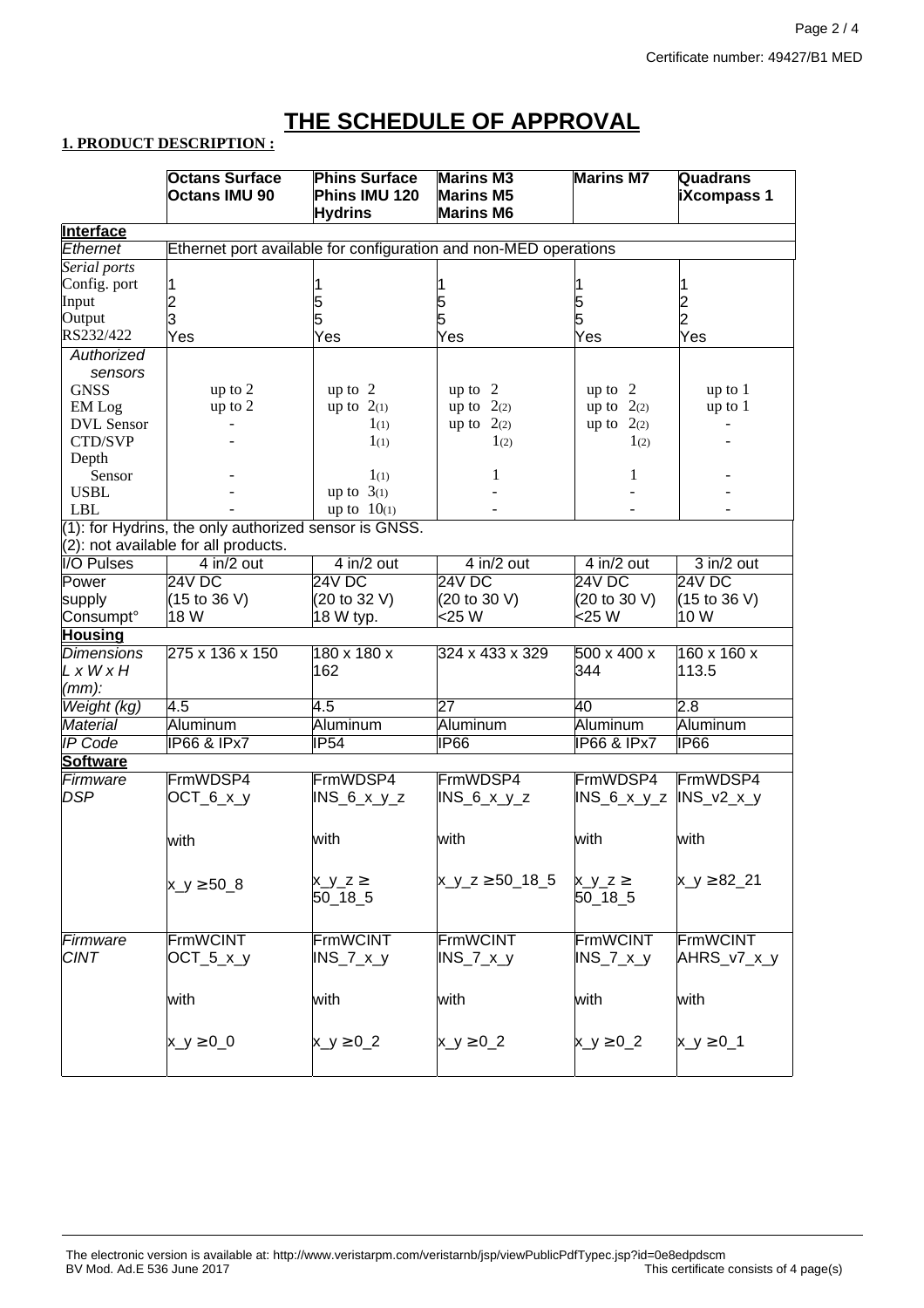|                                       | <b>Octans Surface</b><br><b>Octans IMU 90</b> | <b>Phins Surface</b><br>Phins IMU 120<br><b>Hydrins</b> | <b>Marins M3</b><br><b>Marins M5</b><br><b>Marins M6</b> | <b>Marins M7</b> | <b>Quadrans</b><br><b>iXcompass 1</b> |  |  |  |
|---------------------------------------|-----------------------------------------------|---------------------------------------------------------|----------------------------------------------------------|------------------|---------------------------------------|--|--|--|
| <b>Compass Safe distances</b>         |                                               |                                                         |                                                          |                  |                                       |  |  |  |
| Minimum<br>Standard<br>compass        | 5m                                            | 5 m                                                     | $110 \text{ cm}$                                         | 80 cm            | 30 cm                                 |  |  |  |
| <b>Minimum</b><br>Steering<br>compass | 5m                                            | 5 m                                                     | 55 cm                                                    | 60 cm            | 20 cm                                 |  |  |  |

# **2. DOCUMENTS AND DRAWINGS :**

2.1 - Submitted documents and drawings are listed in iXblue file Ref: M/NT/IMO/010 dated: 21/04/2017.

2.2 - User Manuals of iXblue Gyrocompasses Ref. : M/NT/IMO/005 version: A.

*49427/A2 MED* version submitted documents and drawings:

2.3 - iXblue file Ref: 00001926 version: B dated: 26/03/2019.

2.4 - iXblue file Ref: 00001891 version: A dated: 01/03/2019.

2.5 - iXblue file Ref: 00001868 version: A dated: 26/02/2019.

2.6 - iXblue file Ref: 00001525 version: B dated: 22/03/2019.

2.7 - iXblue file Ref: 00001559 version: B dated: 21/03/2019.

2.8 - iXblue file Ref: M/RE/IMO/007 version: A dated: 26/07/2018.

2.9 - *49427/A4 MED* version submitted documents and drawings are listed iXblue file Ref: 00014386 Edition: B dated : 22/01/2020.

2.10 - *49427/A5 MED* version submitted documents and drawings are listed iXblue file Ref: 00014652 Edition: C dated : 13/03/2020.

2.11 - *49427/A6 MED* version submitted documents and drawings are listed iXblue file Ref: 00015032 Edition: B dated: 23/09/2020.

2.12 - *49427/B0 MED* version submitted documents and drawings are listed iXblue file Ref: 00018940 Edition: B dated: 07/07/2021.

2.13 - *49427/B1 MED* version submitted documents and drawings are listed iXblue file Ref: 00020077 Edition: A dated: 14/10/2021.

2.14 - User Manuals of iXblue Gyrocompasses Ref.: 00019391 ed.E dated: 15/10/2021.

#### **3. TEST REPORTS :**

3.1 - Submitted test reports are listed in iXblue file Ref: M/NT/IMO/010 dated : 21/04/2017.

*49427/A2 MED* version submitted test report:

3.2 - Test Reports Ref: 00002694 witnessed by BV Surveyor on 17/04/2019.

3.3 - *49427/A4 MED* version submitted test reports are listed iXblue file Ref: 00014386 Edition: B dated : 22/01/2020.

3.4 - *49427/A5 MED* version submitted test reports are listed iXblue file Ref: 00014652 Edition: C dated : 13/03/2020.

3.5 - *49427/A6 MED* version submitted test reports are listed iXblue file Ref: 00015032 Edition: B dated: 23/09/2020.

3.6 - *49427/B0 MED* version submitted test reports are listed iXblue file Ref: 00018940 Edition: B dated: 07/07/2021.

3.7 - iXblue test report Ref: 00018858 Edition: A. Tests witnessed by Society Surveyor.

3.8 - *49427/B1 MED* version submitted test reports are listed iXblue file Ref: 00020077 Edition: A dated: 14/10/2021.